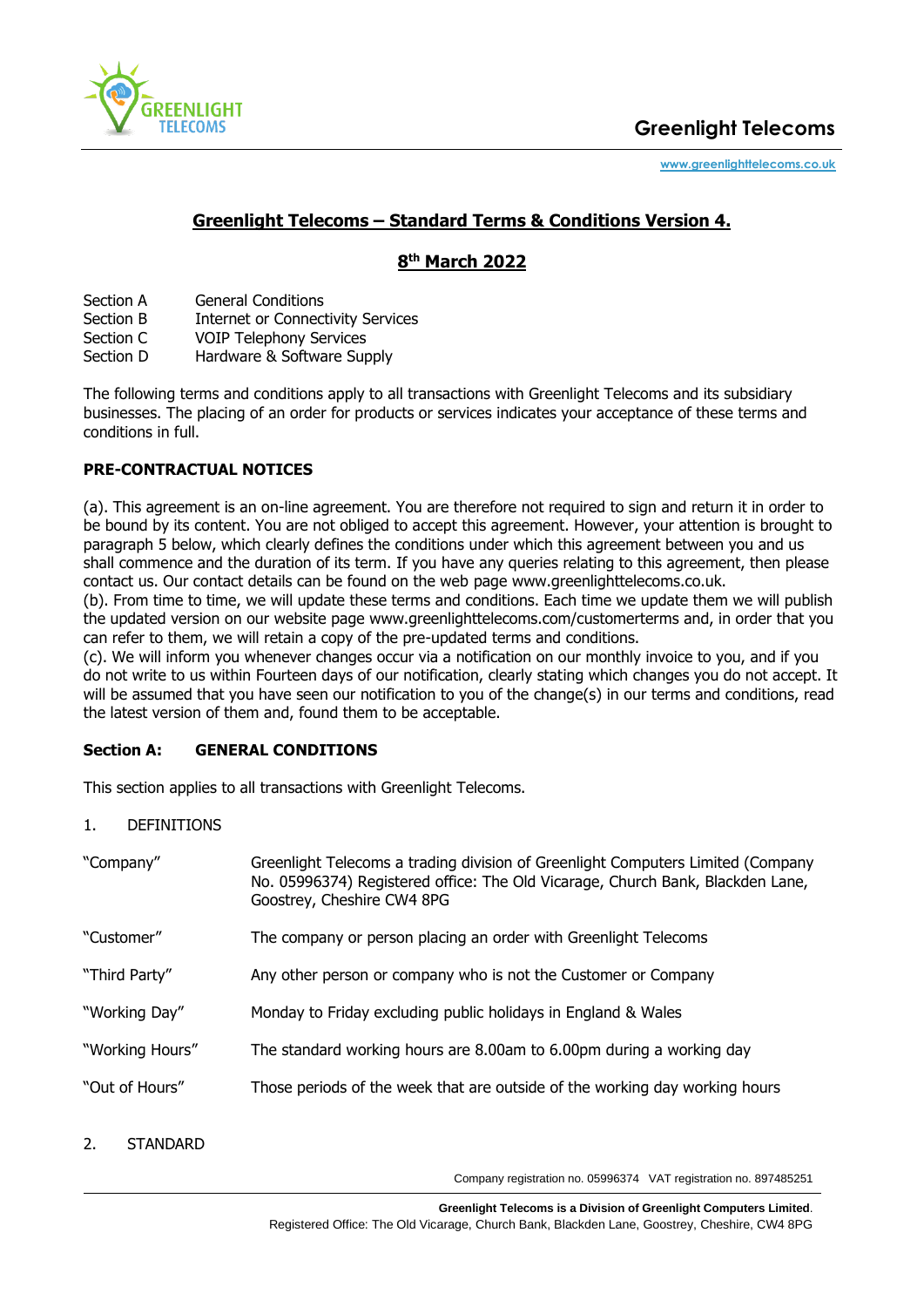

#### **[www.greenlighttelecoms.co.uk](http://www.greenlighttelecoms.co.uk/)**

- 2.1 These Terms and Conditions shall apply to all proposals, quotations, tenders, agreements and contracts relating to the products and services supplied by the Company.
- 2.2 The Company sources products for Customers from Third Party suppliers and all descriptions must be treated as approximate only. These do not form part of the contract.
- 2.3 The Company reserves the right to make any changes in the specifications of Products which are required to conform to applicable safety or other legal requirements or which do not materially affect their quality or performance.
- 2.4 In the event of clerical or typographical error the Company reserves the right to correct the error without any liability on behalf of the Company.
- 2.5 All captions, titles and sub-headings used in this Agreement are for convenience only and shall not be considered in construing or interpreting the provisions of this Agreement.
- 2.6 This Agreement shall be governed by the Laws of England.
- 3. PRICING & PAYMENT
	- 3.1 The price payable by the Customer for the supply of Product(s) or Services shall be that agreed between the Customer and the Company each time the Customer places an Order and as specified in the Quotation or Services Proposal.
	- 3.2 Orders placed by the Customer whether in writing, email, text or orally which shall become binding if accepted by the Company.
	- 3.3 Unless an order has become binding on the Company all prices are subject to change without prior notice.
	- 3.4 Unless otherwise agreed, invoices will be raised and dated by the Company on the date of delivery of the Products or on commencement of the Services.
	- 3.5 The Customer shall pay each invoice in full, together with any VAT at the appropriate rate and other expenses, to the Company on receipt of the invoice. The time of payment shall be of essence.
	- 3.6 If the Customer fails to pay any sums due within 14 days of the due date or does not comply with an obligation imposed upon the Customer then, without prejudice to any other right or remedy available to the Company, the Company shall be entitled to withhold the supply of any Products or Services to be provided to the Customer by or on behalf of the Company until such payment is made. In the event that the Company temporarily suspend services to the Customer as a result of your failure to pay the Company invoice to the Customer by its due date, the Company will invoice a reconnection fee in line with the disruption caused.
	- 3.7 The Company reserves the right to charge interest to the Customer on any sums, fees or other charges which are not paid on the due date and that interest may be charged from the date such payment falls due at the statutory rate of four per cent (4%) per annum above the Bank of England base rate from time to time. Such interest shall accrue on a daily basis.
	- 3.8 The Company or its agent shall deliver the Products to any premises notified to the Company by the Customer and the Customer shall be liable for any costs incurred by the Company in relation to carriage, postage and packing and any other applicable taxes and duties unless subject to a prior agreement.

## 4. CUSTOMER OBLIGATIONS

- 4.1 The Customer shall make available to the Company the office space, computer facilities, telecommunication and other resources necessary for the provision of the Services under this Agreement at no charge to the Company.
- 4.2 The Customer shall take all reasonable precautions to protect the health and safety of the Company's personnel whilst at any location of the Customer.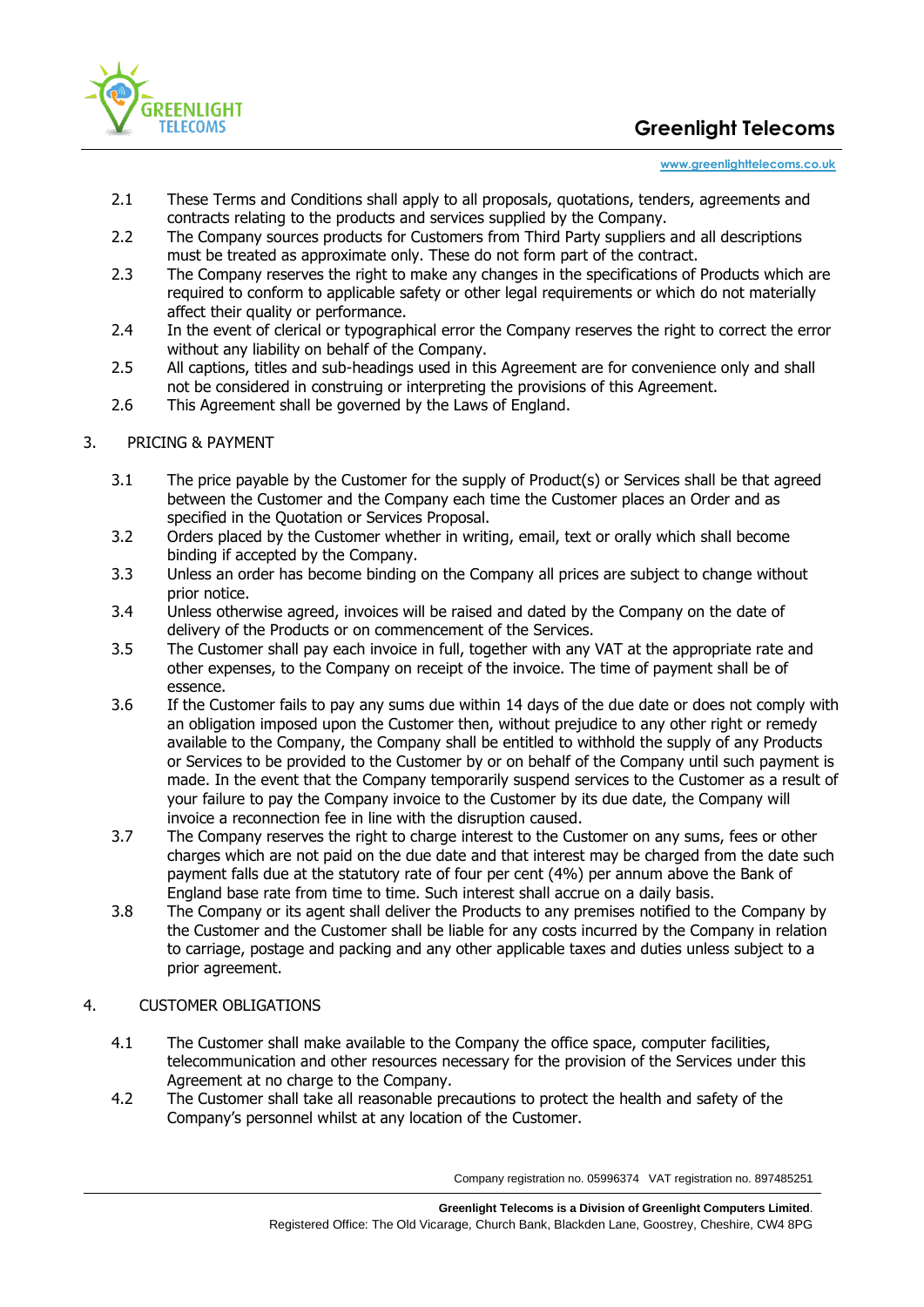

#### **[www.greenlighttelecoms.co.uk](http://www.greenlighttelecoms.co.uk/)**

- 4.3 If a Service is delayed other than through the Company's fault, the Customer shall pay any sums required by the Company in respect of time incurred for the delay, including delay as a result of the Customer's agents or sub‐contractors.
- 4.4 The Customer acknowledges that it is relying solely upon its own skill and judgement and not that of the Company in determining the suitability of any Products and their fitness for any general or specific purpose. (This clause does not apply however in circumstances where the Company has provided Services to a Customer and the Company has been recommended a specific Product to the Customer in writing.)
- 4.5 The Customer warrants that any of its representatives who enter into these Terms and Conditions and any order with the Company have the Customer's authority to do so and that the Customer will take responsibility for any employee, ex-employee or other person who holds themselves out to be the authorised representative of the Customer.
- 4.6 After the 3 months trial period the Customer shall permit its name to be quoted by the Company to its customers and potential customers as a user of its Services.

## 5. LIMITATIONS OF LIABILITY

- 5.1 FORCE MAJEURE: Neither the Customer nor the Company shall be liable for delay in performing obligations or for failure to perform obligations if the delay or failure results from circumstances beyond the control of the party (whether happening in the United Kingdom or elsewhere) including but not limited to force majeure, Act of God, refusal of licence (including refusal or revocation by any duly constituted telecommunications authority of consent in respect of data communications equipment) or other government act, fire, explosion, accident, civil commotion, industrial dispute or impossibility of obtaining materials.
- 5.2 The Company shall not be liable for delay, costs, failure, breakdown, damage, loss or injury caused by any of the following:
- 5.2.1 Equipment, programs, and services supplied by the Customer or any third party.
- 5.2.2 Equipment or programs supplied by Company but modified without the written consent of Company by the Customer or any third party.
- 5.2.3 Any requirements of 3rd party, institutions or authorities associated with the Customer.
- 5.3 The Company's liabilities to the Customer or any other party arising under or in connection with any Agreement (whether arising from negligence, contract or howsoever) shall not exceed the annual charge of that Agreement. In no event shall the Company be responsible for any indirect or consequential loss or damage (including loss of data, loss of revenue or loss of profits) even if the Company has been advised of the possibility of such consequences.
- 5.4 No actions regardless of form arising out of these Terms and Conditions may be brought by the Customer more than twelve months after the Customer becomes aware or should reasonably have become aware of the facts constituting the cause of action.
- 5.5 Nothing in these Terms and Conditions shall limit the Companyʹs liability to the Customer for liabilities which cannot be limited or excluded as a matter of law.

### 6. CONFIDENTIALITY

- 6.1 In its performance of Services on behalf of the Customer the Company may be involved with accessing a variety of the Customer's communication systems and may be engaged in managing data traffic and providing of support services and in doing so shall be provided with or have the chance to observe information relating to the Customer's business (the "Information"). The Company hereby undertakes to keep confidential all particulars of the Information and shall not disclose such to any third party or reproduce such in any form whatsoever except with the prior and express consent in writing of the Customer.
- 6.2 During the course of any Agreement the Customer may learn of or observe aspects of the Company's business and its methods and the Customer hereby undertakes to keep confidential all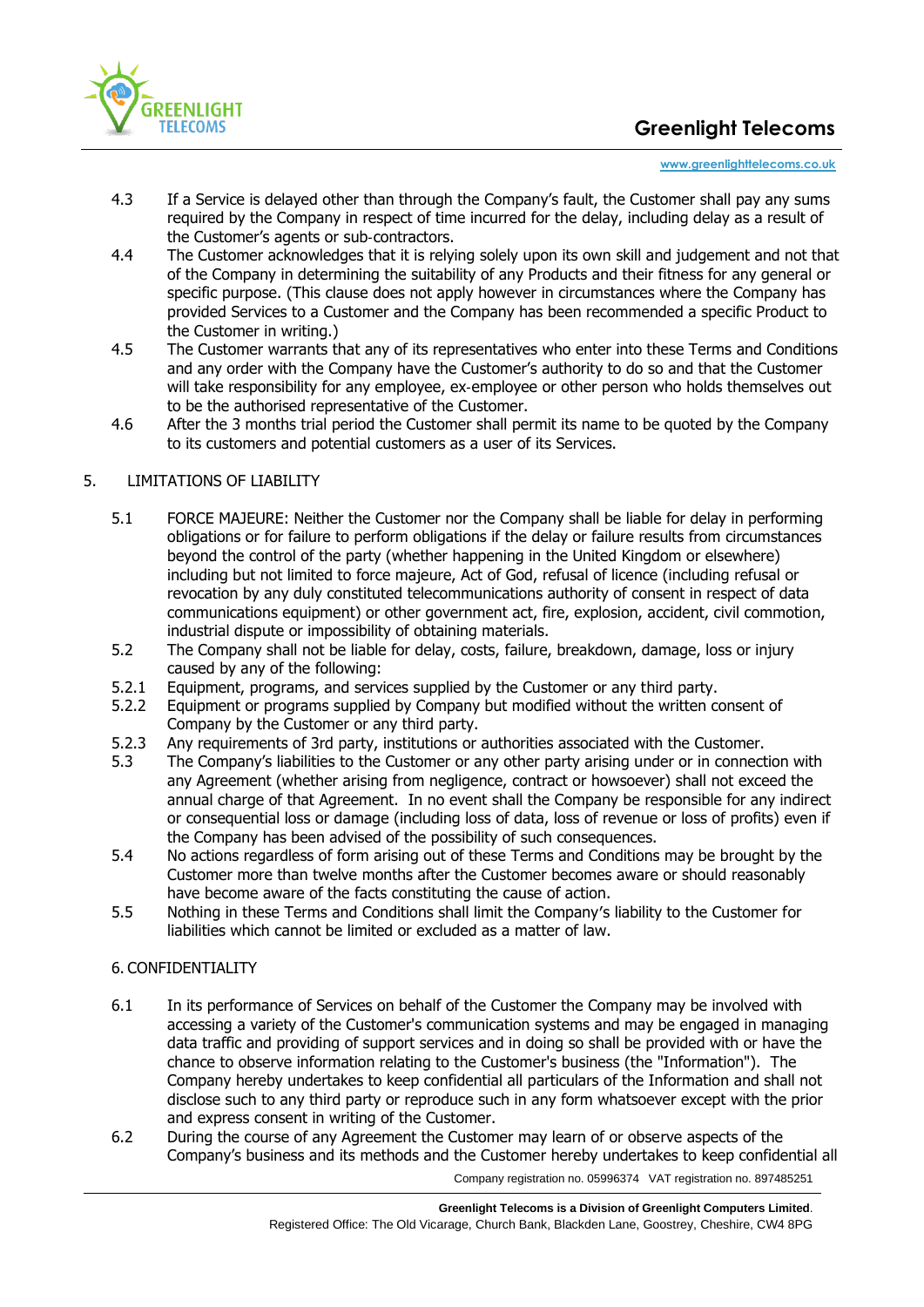

#### **[www.greenlighttelecoms.co.uk](http://www.greenlighttelecoms.co.uk/)**

particulars thereof except those which are in the public domain and those which are known to the Customer prior to the date of any Agreement.

- 6.3 Unless otherwise agreed the undertakings of confidentiality contained in 6.1 and 6.2 above shall survive for a period of two years after termination of any Agreement for whatever cause.
- 6.4 Neither Company nor the Customer shall do anything which will cause employees of the other party to cease their employment with that party.

## 7. NON-SOLICITATION

- 7.1 The Customer will not solicit, induce to terminate employment, or otherwise entice away whether directly or indirectly through another firm or company, any employee of the Company professionally or otherwise directly associated with the Company during the term of any Agreement or for 12 months thereafter.
- 7.2 The Customer is welcome to approach the Company on a confidential basis to express an interest in recruiting a specific individual if they plan to negotiate a compensation arrangement with the Company.
- 7.3 For the avoidance of doubt, there is no restriction on the Customer employing any person who is employed or acting for the Company where that person responds to a bone fide public advertisement for employees.

# 8. TERMINATION

- 8.1 The Customer may terminate this Agreement:
- 8.1.1 Immediately at end of any agreed trial period of any service Agreement, subject to the Company gaining such agreement with any third parties involved.
- 8.1.2 At any time after the expiry of the Minimum Period of Duration of the Agreement by giving the Company not less than three months' notice in writing.
- 8.1.3 Immediately if a Receiver is appointed over the Company's business.
- 8.1.4 By written notice at any time to the Company if the Company is in serious breach of the Agreement and the Company has failed to remedy the breach within fifteen working days of written notice from the Customer to do so.
- 8.2 The Company may terminate this Agreement:
	- At any time after the expiry of the Minimum Period of Duration of any Agreement by giving the Customer not less than three months' notice in writing.
	- Immediately if a Receiver is appointed over any part of the Customer's business.
	- By written notice at any time to the Customer if the Customer is in serious breach of this Agreement (including failure to pay any charges due by the due date) and the Customer has failed to remedy the breach within fifteen working days of written notice from the Company to do so.
- 8.3 Termination will not discharge the Customer or the Company from obligations under Clause 7 of this Agreement or from payment of charges due at the effective date of termination.
- 8.4 Termination inside the minimum term of the contract will incur the full costs to the completion of the contract as presented to the client. In the event of early termination, the Company will request a reduced termination fee from the 3<sup>rd</sup> party provider and if successful will return anv refunds to the Customer.
- 8.5 The minimum term of the Agreement will be detailed on each individual Agreement, in the absence of a minimum term will be thirty six months as contracted in these terms and conditions of trade.
- 8.6 On termination of an Agreement any equipment or software leased by Greenlight to the Customer must be promptly returned to the Company at the Customer's expense in order to avoid continuing charges.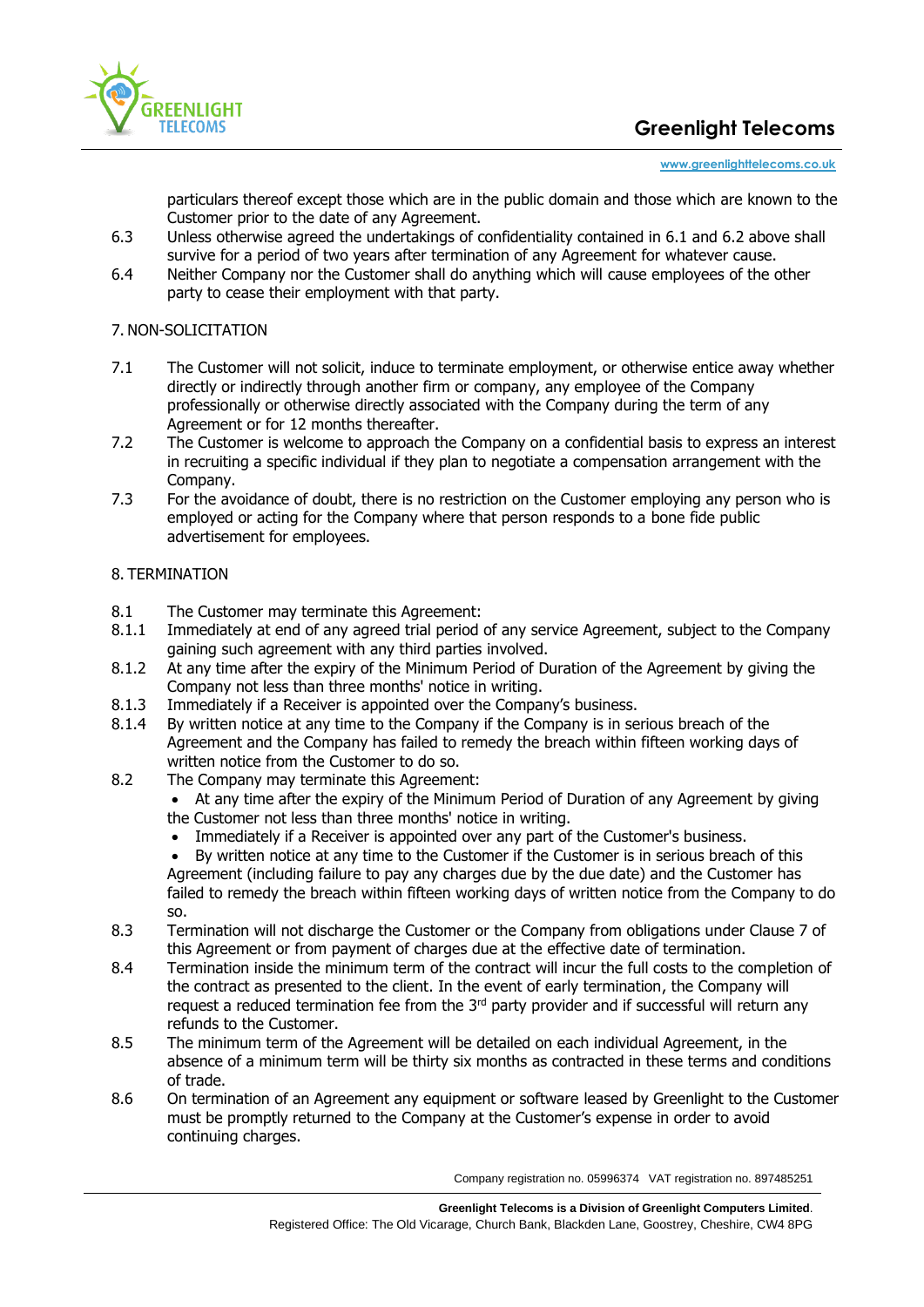

### 9. MISCELLANEOUS

- 9.1 Neither the Customer nor the Company shall assign or otherwise transfer this Agreement without the prior written consent of the other party.
- 9.2 No amendment of these Terms and Condition shall be binding unless executed in writing and signed by an authorised representative of the Company and by an authorised representative of the Customer.
- 9.3 The failure of the Company at any time to enforce a provision of these Terms and Conditions shall not be deemed a waiver of such provision or of any other provision of these Terms and Conditions or of the Companyʹs right thereafter to enforce any such provision(s).
- 9.4 Any demand, notice or other communication shall be in writing and may be served by hand, prepaid first-class post or email.
- 9.5 No Third Party may enforce any provision of these Terms and Conditions by virtue of the Contracts (Rights of Third Parties) Act 1999.
- 9.6 Entire Agreement: These Terms and Conditions (and any licence proffered by or on behalf of the owner of the Products and/or Software supersedes all previous written or other documents or agreements (written or oral) relating to the subject matter of these Terms and Conditions.
- 9.7 The Contract shall be governed by and constructed and interpreted in accordance with English laws and the parties hereby submit to the non-exclusive jurisdiction of the English Courts of Law.

### **Section B: INTERNET OR CONNECTIVITY SERVICES**

- 10. Service terms
- 10.1 The terms of reference for the provision of Broadband Services to be delivered by the Company and its agreed 3rd party providers shall be as specified in the Services Proposal. The Customer may from time to time wish to vary the terms of reference or capacity of these services. Under these circumstances, the Company will use all reasonable endeavours to accommodate that variation. Any changes in the charges and/or timescales as a result of that variation shall be negotiated between the Customer and the Company.
- 10.2 The Company shall supply the Services to the Customer in accordance with these Conditions, relevant Supplementary Terms and Conditions and the SLA. The Services are sold as business services for use over the course of the Customer's business. The Services is provided solely for the Customer's own use and the Customer will not resell, re-supply, licence, permit or otherwise allow any third party to use the Services (or any part of them) without obtaining the Company's prior written consent.
- 10.3 The Company shall use all reasonable endeavours to meet any performance dates specified in the Services Agreement, but any such dates shall be estimates only and time shall not be of the essence for performance of the Services.
- 10.4 Greenlight Telecoms reserves the right to monitor the Customer's use of the Services from time to time to ensure compliance with the terms of this Agreement.
- 10.5 To preserve the Internet Protocol addressing resources, the Company and its agreed  $3<sup>rd</sup>$  party partners may install services using Carrier-Grade Network Address Translation (CGNAT) where the Customer router is assigned a non-globally routable private IPv4 address and outbound internet traffic is translated to a shared pool of public IPv4 addresses. If inbound remote access to systems such as secure VPN or Email Servers are required, then a Public IPv4 address can be made available for which there will normally be an additional charge. Dedicated internet services are provided with globally routable public IPv4 addresses as standard. IPv6 addressing is available upon request on all services free of charge.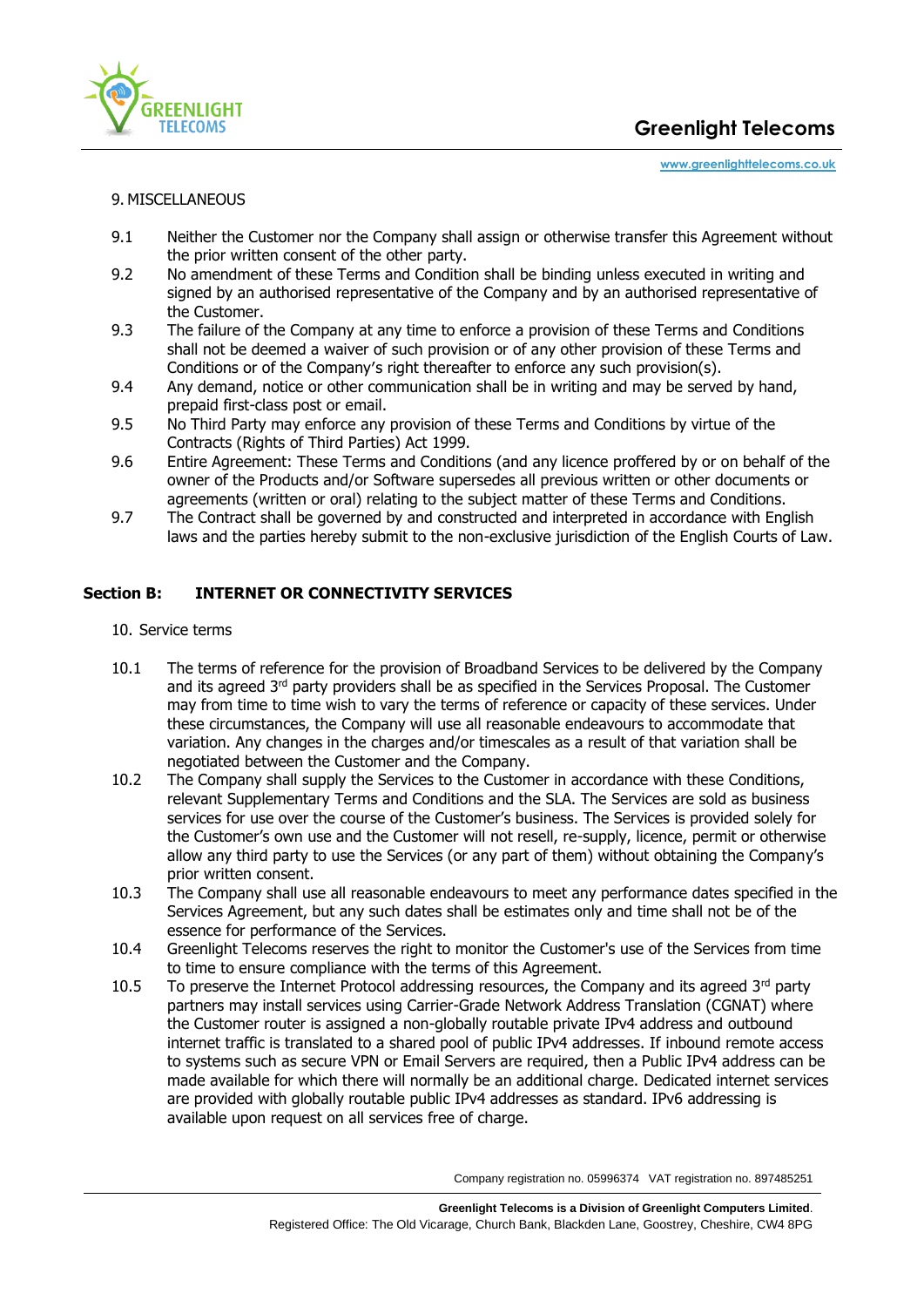

 **[www.greenlighttelecoms.co.uk](http://www.greenlighttelecoms.co.uk/)**

- 10.6 The Company also have the right to make more significant changes to the Services, these Conditions and/or to increase the Charges, but the Company shall give the Customer at least 30 days' notice of such change.
- 10.7 The Customer acknowledges that Greenlight Telecoms may be required by current or future law or regulation to provide information about the Customer's use of the Services to regulators and/or law enforcement bodies, and/or to access, store and/or take copies of the Customer's data stored on or transmitted by the Service as required by law.
- 10.8 The Customer acknowledges that it is technically not possible to guarantee to provide the Services free of faults and that the Company does not provide any such guarantee. In the event of a fault in the Service, the Customer must report it to the Company by the methods advised to the Customer at the commencement of the Services. The Company will then service the fault based on the response time SLA (Service Level Agreement) presented as appropriate in the Customer Agreements.
- 10.9 The Customer acknowledge that in order to avoid delays occurring in the ordering process we will need to be notified by British Telecommunications Group Plc., (hereinafter referred to as "BT") and/or any other of your existing incumbent(s) of any products or Services presently in use on your line(s) which are both compatible and incompatible with the Services BT and/or any other of your existing incumbent(s) provide to us. BT and/or any other of your existing incumbent(s) are under a strict duty not to disclose information about one of their customer's telecommunications services to a third party unless their customer has consented to such disclosure. Upon entering into this contract, you give consent to BT and/or any other of your existing incumbent(s) to disclose such information to us.
- 10.10 The Customer shall comply with legal and acceptable use policies when using all services provided by the Company for business use. These include but are not limited to:
- 10.10.1 The Customer must not: breach any local or international laws, transact any offensive or abusive data, infringe copyright, falsify or interfere with data packets, upload or download malware or pornography, promote violence, sexism or racism, in any way disrupt the Company's ability to deliver a quality service.
- 10.10.2 The Customer must: take appropriate measures to ensure they can comply to clause 10.10.1, monitor the use of the service by staff is in line with authorised and legal practices.
- 10.10.3 The Customer must not: sublet the service to a third party for the activity of streaming or data centre type services that may detrimentally affect the overall service provided.
- 10.10.4 Failure to comply with this Acceptable Use Policy constitutes a material breach of our Standard Terms and Conditions of Supply which apply to our provision of the Services, and may result in: suspension of service, legal proceedings with full indemnity for the Company, disclosure of illegal activities to the appropriate authorities.
- 10.11 The Company reserve the right to manage network traffic using prioritisation techniques to ensure that during busy periods time sensitive applications such as VOIP Services, email, and web browsing are given priority over bandwidth intensive, non-time-sensitive applications such as file sharing.
- 10.12 Planned outages for network or service maintenance will be required from time to time during the contracted period. Planned outages for maintenance purposes will normally be performed between 20:00 and 8:00 and will be notified to the Customer at least 24 hours in advance. Where possible the timing of such planned outages will be agreed with the Customer in advance. Where multiple Customers may be affected, the Company will agree a time that is least detrimental to the Customers concerned.
- 10.13 Emergency outages may occur from time to time and the Company will adhere to the response time SLA. Where outages are likely to become prolonged a globally communication chain will be established as appropriate to the location and landlords involved.

# **Section C: VOIP TELEPHONY SERVICES**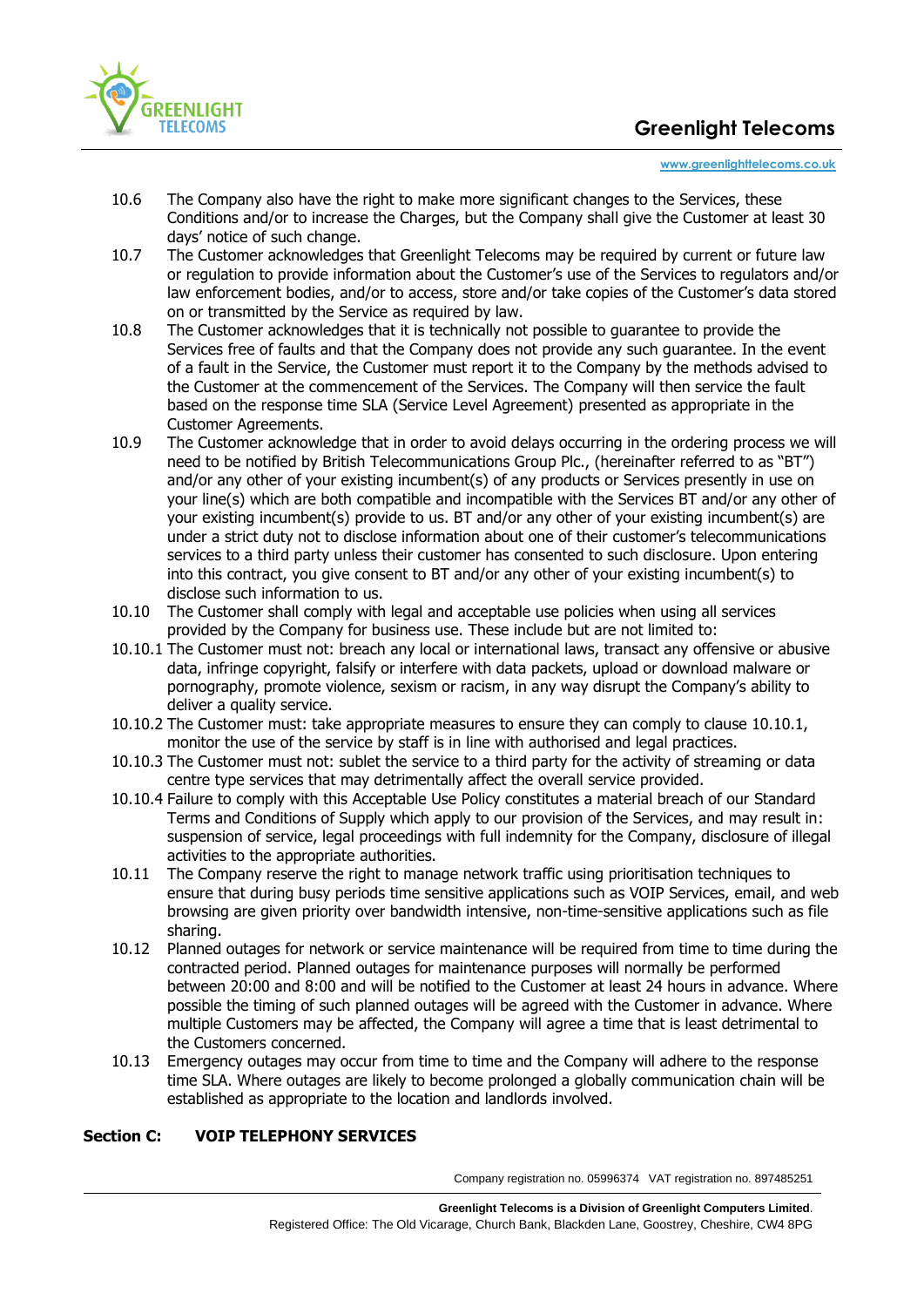

- 11. Service terms
- 11.1 Where the Company agrees to provide outsource VOIP telephony services to the Customer, this will generally be subject to a specific contract & subject to additional terms & conditions in line with the overall Term's and Condition's herein.
- 11.2 The Company can provide multi-platform VOIP solutions with physical phones on desks, collaboration phones, softphone applications for both mobile and desktop use. The full set of available features will be communicated as part of the services Agreement entered into for that specific Customer and Service.
- 11.3 Number Porting: where the Customer requests number porting on commencement of the VOIP Services, the Customer is responsible for ensuring that any information that you provide to us in respect of your request is complete and correct. In the event that a number porting request is unsuccessful because the Customer has provided us with incomplete or incorrect information, or due to any other action or omission by the Customer, we reserve the right to charge you an administration charge in respect of each rejected number porting attempt. Number porting dates will be agreed in advance and charges will vary by region and provider, charges will be presented on a budgetary basis during porting to enable the Customer to budget effectively.
- 11.4 The Customer shall comply with legal and acceptable use policies when using all services provided by the Company for business use. These include but are not limited to:
- 11.4.1 The Customer must not: breach any local or international laws, transact any offensive or abusive data, infringe copyright, falsify or interfere with data packets, upload or download malware or pornography, promote violence, sexism or racism, in any way disrupt the Company's ability to deliver a quality service.
- 11.4.2 The Customer must: take appropriate measures to ensure they can comply to clause 11.4.1, monitor the use of the service by staff is in line with authorised and legal practices.
- 11.4.3 The Customer must not: sublet the service to a third party for the activity of making fraudulent, offensive or illegal calls that may detrimentally affect the overall service provided.
- 11.4.4 Failure to comply with this Acceptable Use Policy constitutes a material breach of our Standard Terms and Conditions of Supply which apply to our provision of the Services, and may result in: suspension of service, legal proceedings with full indemnity for the Company, disclosure of illegal activities to the appropriate authorities.
- 11.5 VOIP telephony charges will be transacted via the Company billing system and cover rental, licencing, call charges and other incidental charges as may apply on a monthly basis.
- 11.6 The following conditions shall apply to all VOIP services provided by the Company to Customers. The Company warrants and undertakes to the Customer that:

• The Company's employees, agents and sub-contractors will have the necessary skill and expertise to provide the Services described in the Services Proposal in accordance with good industry practice.

• The Company will provide independent and unbiased advice and will exercise reasonable skill and care in the provision of the Services.

The Services will be provided in a timely and professional manner.

• Where the Company agrees to provide Services, any estimate or indication by the Company as to the number of person days or person hours required by the Company to undertake a specific task shall be construed as being an estimate only.

• The Company shall in no circumstances be liable for a delay or for any other loss, damage or other cost of whatsoever nature (including without limitation Consequential Loss) suffered or incurred by the Customer where such estimate or indication is incorrect.

• The charges agreed for the Services do not include travel, accommodation and subsistence expenses, nor the cost of time spent travelling incurred in the provision of the Services for which the Company shall charge its then current rates.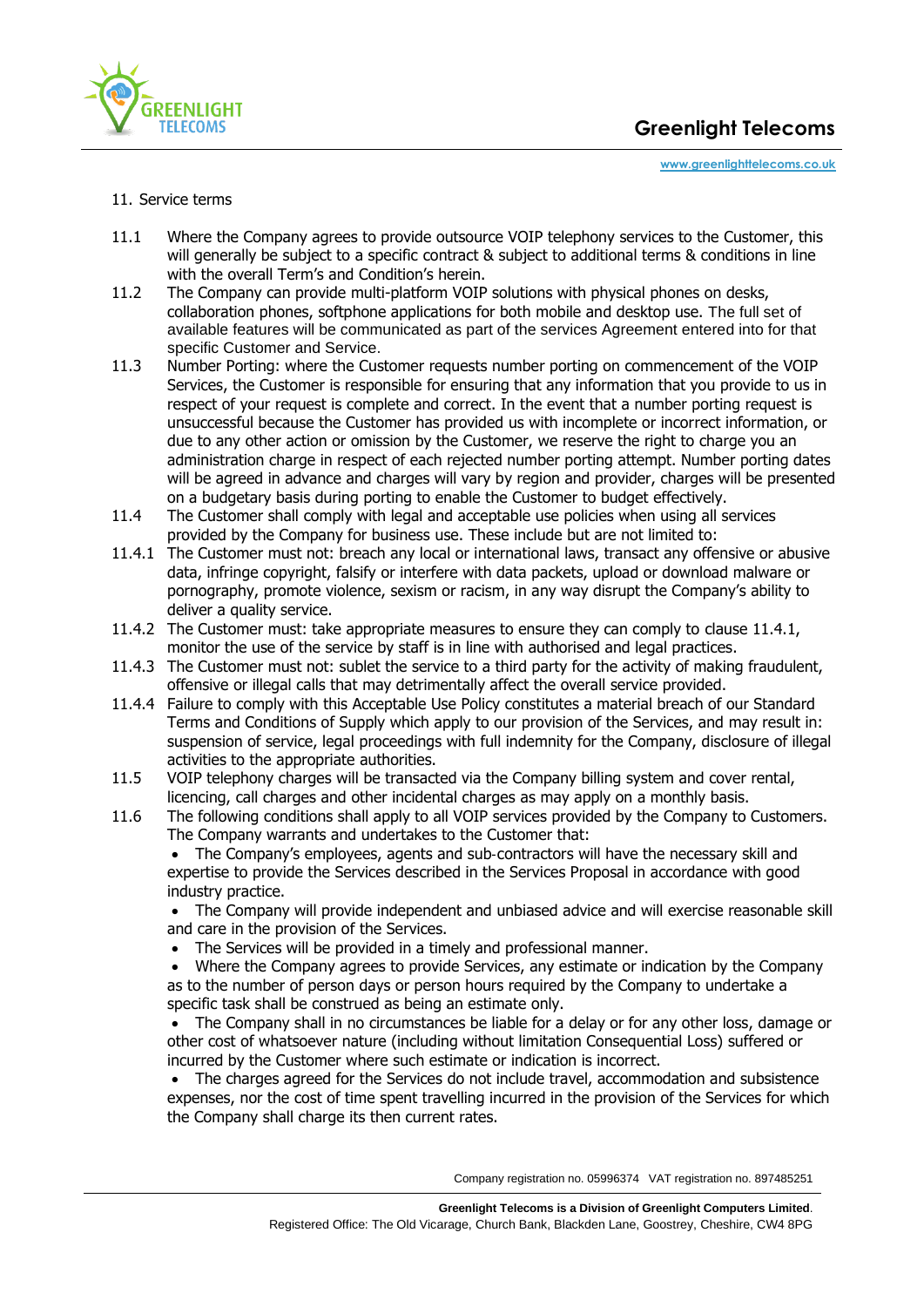

# **Section D: HARDWARE & SOFTWARE SUPPLY**

### 12. Service terms

- 12.1 The Company does not give any warranties in relation to Products purchased by Customers. The only warranties which the Customer receives are those which are given by the manufacturer or licensor (as the case may be) of such Hardware or Software to the Customer and are subject to any relevant limitations and exclusions imposed by such manufacturer or licensor (as the case may be). The Company shall provide the Customer with details of such warranties and remedies for breach of such warranties (if applicable) upon request.
- 12.2 The Company shall use its reasonable endeavours to deliver the Products to the premises stated by the Customer by any delivery date estimated by the Company and the Customer agrees that the delivery date is not guaranteed or of the essence of the Contract.
- 12.3 The Company shall in no circumstances be liable to the Customer for any losses, damages or charges incurred by the Customer due to the late delivery of the Hardware or Software.
- 12.4 Products delivered to the Customer shall be deemed accepted by the Customer and the Customer agrees it will inspect the Products immediately upon delivery and in all cases shall inform the Company in writing within 24 hours of delivery of any damage, shortages, defects or non‐delivery of the Products.
- 12.5 Risk of damage to or loss of the Products shall pass to the Customer in the case of Products being collected by the Customer, where the Customer wrongfully fails to take delivery of the Products at the time when the Company has tendered delivery of the Products to the Customer.
- 12.6 Property/Title for the Products shall not pass to the Customer until the Company has received in cash or cleared funds payment in full for the price of the Products.
- 12.7 Until such time as title in the Products pass to the Customer the Customer shall keep the Products separate from the Customer's other goods and those of any other third parties and properly stored, protected and insured and identified as the Company's property.
- 12.8 The Company reserves the right to request return of any Products if the Customer fails to pay in the due time. If the Customer fails to do so immediately the Customer shall allow the Company or its agents or representatives to enter upon the Customer's premises or any premises of any third party where the Products are stored and repossess the goods.
- 12.9 No order which has been accepted by the Company may be cancelled by the Customer unless written agreement is obtained from an authorised representative of the Company. The Customer agrees it may be required to indemnify the Company in full for any costs, damages, losses, charges and expenses (including any loss or profit) incurred by the Company as a result of any cancellation.
- 12.10 The Returns Policy for Non-Faulty Products normally allows Customers to return unopened Products, however all returns are at the Company's sole and absolute discretion. Under no circumstances will the Company accept returns of opened Products unless those Products are faulty.
- 12.11 In circumstances where return of Product(s) is permitted by the Company the Company will issue a credit note on a Customer's account so that the invoice for the relevant Product is deemed cancelled. In the event a Customer has paid for goods in full, a refund will be granted.
- 12.12 The Returns Policy for Defective or Faulty Products allows for the refund or replacement of faulty or defective Products is subject strictly to individual manufacturer's "Dead On Arrival" ("DOA") policies. Individual manufacturer's DOA policies may be obtained by the Customer by contacting the Company's customer service department. The Customer must notify the Company of a defect in the Products within the time limit provided for in the applicable manufacturer's DOA policy. The Customer may be required to contact the manufacturer's technical department to troubleshoot and/or to obtain DOA authorisation which is to be retained by the Customer and presented to the Company upon request. The Customer is also required to make a note of any call/case reference numbers issued by the manufacturer to assist the Company with return of the DOA product. In